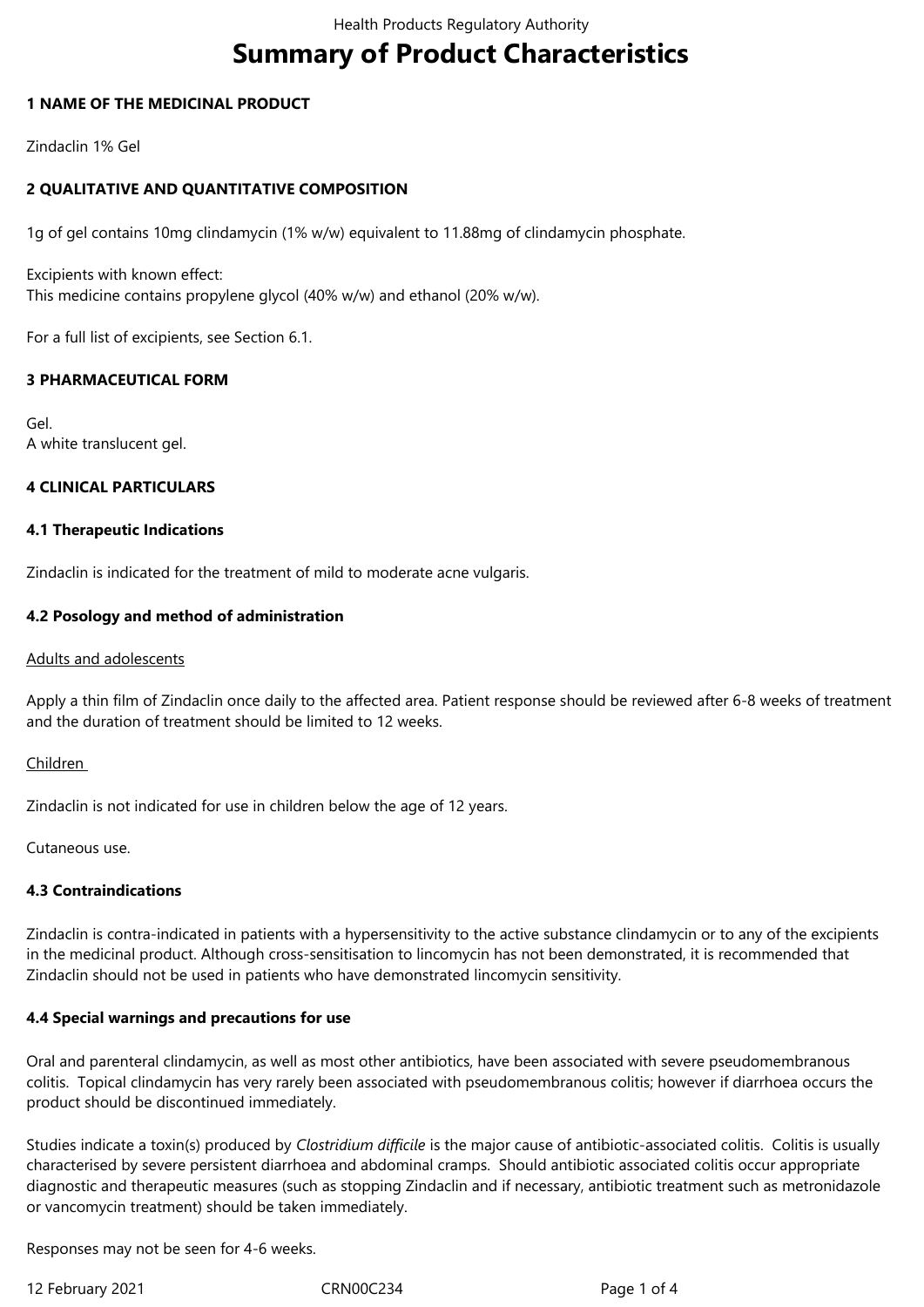Although the risk of systemic absorption following the administration of Zindaclin is low, the potential for the development of gastrointestinal adverse effects should be taken into account when considering treatment in patients with a previous history of antibiotic-associated colitis, enteritis, ulcerative colitis or Crohn's disease.

Prolonged use of clindamycin may cause resistance and/or overgrowth of non susceptible bacteria or fungi although this is a rare occurrence.

Cross resistance may occur with other antibiotics such as lincomycin and erythromycin. (See Section 4.5, Interaction with other medicinal products and other forms of interaction).

Contact with the eyes or the mucous membranes of the nose and mouth should be avoided. In the event of accidental contact with the eyes or mucous membranes bathe the affected area with copious amounts of cool water.

ZINDACLIN 1% Gel contains propylene glycol which may cause skin irritation. ZINDACLIN 1% Gel contains ethanol which may cause burning sensation on damaged skin..

The irritation potential of Zindaclin may be increased if the product is used under occlusion.

## **4.5 Interaction with other medicinal products and other forms of interactions**

In vitro, antagonism has been demonstrated between erythromycin and clindamycin, synergy has been shown with metronidazole and both antagonistic and synergistic effects have been observed with aminoglycosides.

## **4.6 Fertility, pregnancy and lactation**

For clindamycin applied cutaneously no clinical data on exposed pregnancies are available. Data on a limited number of pregnancies exposed to clindamycin administered by other routes indicate no adverse effects on pregnancy or on the health of the foetus/newborn child. Animal studies do not indicate direct or indirect harmful effects with respect to pregnancy, embryonal/ foetal development, parturition or postnatal development. Caution should be exercised when prescribing to pregnant women.

Orally and parenterally administered clindamycin has been reported to appear in breast milk. It is not known whether clindamycin is excreted in human milk following use of Zindaclin. As a general rule, patients should not breastfeed while taking a drug since many drugs are excreted in human milk.

For use during pregnancy and lactation, benefit and possible risks have to be weighed carefully against each other. Sensitisation and diarrhoea cannot be ruled out in nursed infants.

#### **4.7 Effects on ability to drive and use machines**

Not relevant.

# **4.8 Undesirable effects**

Approximately 10% of patients can be expected to experience an adverse reaction. These reactions are typical of irritant dermatitis. The incidence of these is likely to increase if an excess of gel is used. Should irritation occur, the use of a moisturiser may be of benefit.

The table below shows all adverse reactions reported with Zindaclin in clinical trials. They are listed in decreasing order of incidence.

| <b>Organ System</b>                   | Common (>1/100, <1/10) | Uncommon (>1/1000, <1/100) |
|---------------------------------------|------------------------|----------------------------|
| Skin and subcutaneous tissue disorder | Dry skin               | Painful skin               |
|                                       | Erythema               | Scaly rash                 |
|                                       | Skin burning           |                            |
|                                       | Irritation around eyes |                            |
|                                       | Acne exacerbation      |                            |
|                                       | Pruritis               |                            |
| 12 February 2021                      | CRN00C234              | Page 2 of 4                |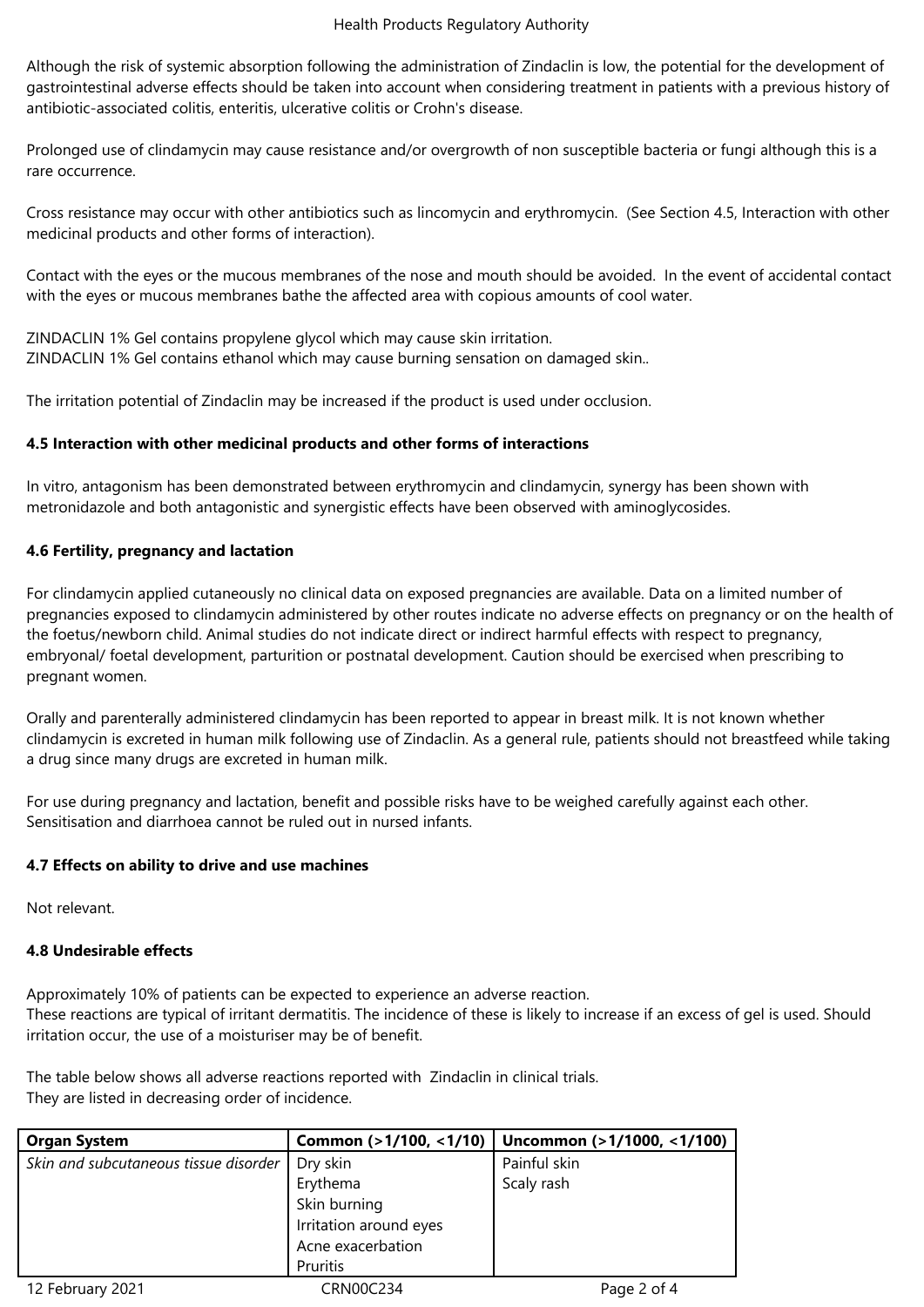Whilst no case of severe diarrhoea or pseudomembranous colitis has been reported in clinical trials with Zindaclin, and only a small amount of clindamycin is absorbed percutaneously, pseudomembranous colitis has very rarely been reported with the use of other topical clindamycin products. Therefore, a theoretical risk of pseudomembranous colitis with Zindaclin exists (*please refer to Section 4.4, Special warnings and precautions for use*).

## **4.9 Overdose**

It is not expected that overdose would occur in normal use. Irritant dermatitis may occur when excessive quantities of Zindaclin are applied. The use of a suitable moisturiser may be of benefit in these cases. In subsequent applications a thin film of Zindaclin should be applied in accordance with the dosage instructions *(see section 4.2, Posology and method ofadministration*).

## **5 PHARMACOLOGICAL PROPERTIES**

## **5.1 Pharmacodynamic properties**

*Pharmacotherapeutic grou*p: Anti-infectives for treatment of acne. *ATC code*: D10A F01

Zindaclin contains clindamycin phosphate which is hydrolysed in the skin to the active constituent clindamycin. Clindamycin is a lincosamide antibiotic with primarily bacteriostatic action against Gram positive aerobes and wide range of anaerobic bacteria.

When clindamycin phosphate is applied cutaneously, clindamycin is found in comedone samples at sufficient levels to be active against most strains of *Propionibacterium (P. acnes).* It thus reduces the number of surface and follicular *P.acnes*, one of the aetiological factors of the disease.

As with all antibiotics, the long-term use of cutaneous clindamycin may lead to resistance.

## **5.2 Pharmacokinetic properties**

The Zindaclin formulation results in a reduction in the extent of systemic absorption of clindamycin. An in vitro study with Zindaclin with normal human skin has shown the in vitro absorption of radiolabelled clindamycin phosphate from the Zindaclin formulation to be less than 5% of the applied dose.

When Zindaclin is applied cutaneously, to patients with acne, at 8q/day for 5 days, i.e. levels well in excess of the maximum anticipated clinical dose a very small amount, (median less than 2ng/ml) of clindamycin was measured in plasma.

Clindamycin phosphate is metabolised to the parent drug in the skin and clindamycin itself is primarily metabolised in the liver via N-demethylation, sulphoxidation and hydrolysis and predominantly excreted in the bile.

# **5.3 Preclinical safety data**

Preclinical data for clindamycin reveal no special hazard for humans based on conventional studies of safety pharmacology, repeated dose toxicity, genotoxicity or toxicity to reproduction.

# **6 PHARMACEUTICAL PARTICULARS**

# **6.1 List of excipients**

Propylene glycol Purified water Ethanol 96% Zinc acetate dihydrate Hydroxyethylcellulose Sodium hydroxide 30% (w/w)

# **6.2 Incompatibilities**

12 February 2021 CRN00C234 Page 3 of 4